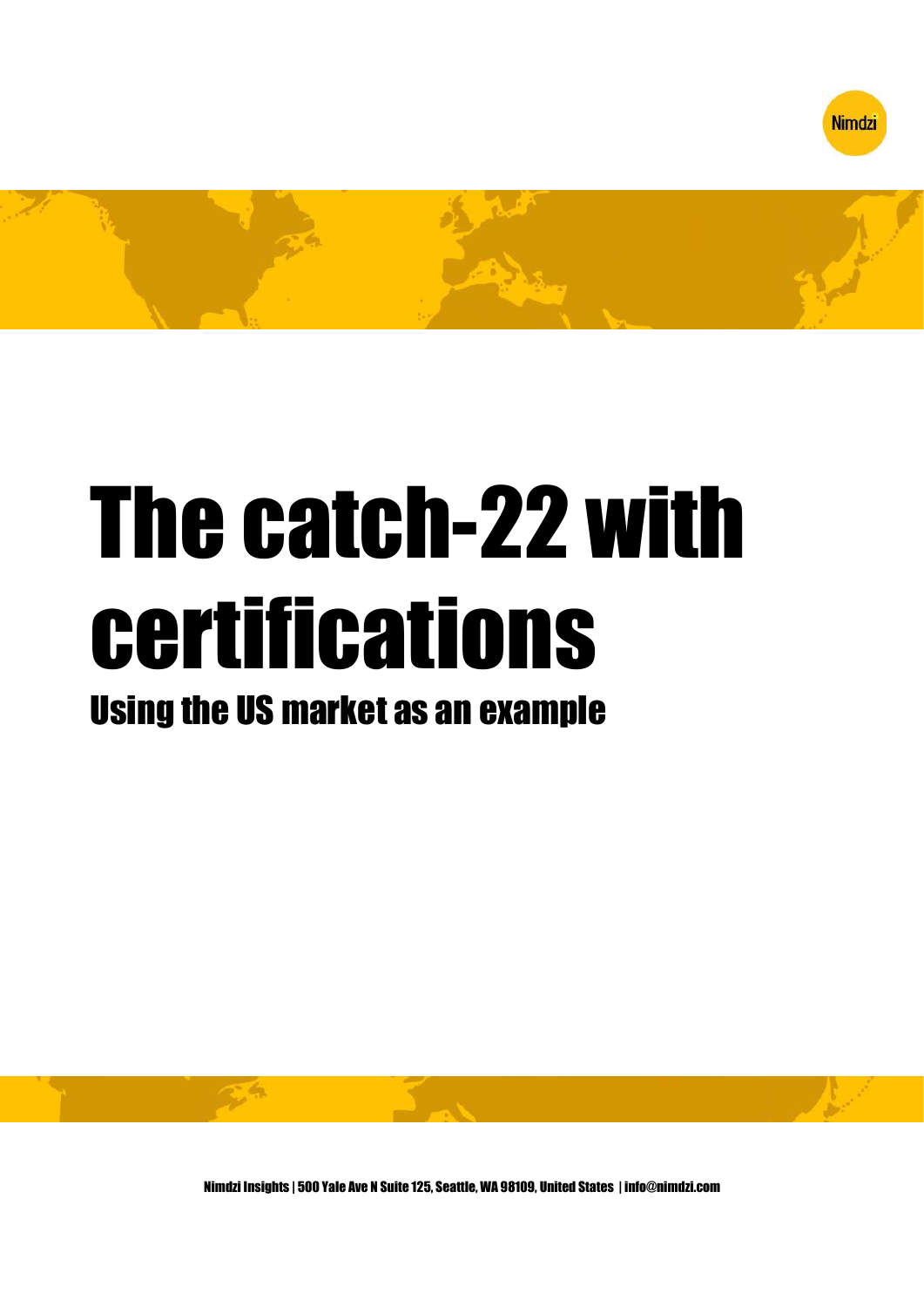

Certifications for linguists are, historically speaking, a relatively new phenomenon. The jobs of both interpreters and translators developed organically throughout time and certifications only appeared on the horizon within the last century. Yet, the topic of certifications throws up a seemingly age-old discussion about whether they should be a mandatory requirement for anyone offering translation and interpreting services — and for good reason. Because this is a more complex topic than one might think.

Certifications played an important role in interpreting and translation becoming professionalized. They also represent a commitment to professional standards and create the illusion of a certain quality promise. As nice as that sounds, it's not that simple. For three main reasons:

- 1. Certifying bodies only provide certifications for a fraction of all language combinations needed in a country, state, or region.
- 2. There is not just one certification for interpreters and translators but many different ones, primarily depending on specialization, e.g. medical and legal. In addition, there are fields for which there are no certifications at all, for example for interpreters providing language access in schools or for social services.
- 3. The catch-22: Interpreters and translators can't get a certification without work experience, and they can't get work experience without a certification.

Before we move on, let's clarify something first…

# The difference between certifications and certificates

It is important to note the difference between certifications and certificates. For linguists who wish to stay ahead of the game and remain relevant, there is a need for continued education, and many institutions provide continued education courses that culminate with a certificate to prove that you have taken the weekend-long or week-long course. There are thousands of such certificates. However, these certificates are not the same as a certification.

Certifications are a third-party attestation to an individual's knowledge and proficiency in a given industry or profession. Certifications by definition are time-limited and often expire after a certain number of years – continuing education and renewing certifications are usually part of the process. Certifications within the language services industry are often affiliated with associations or industry organizations with a stake in raising industry standards.

Now that we got that cleared up, let's take a look at a few stats from the United States.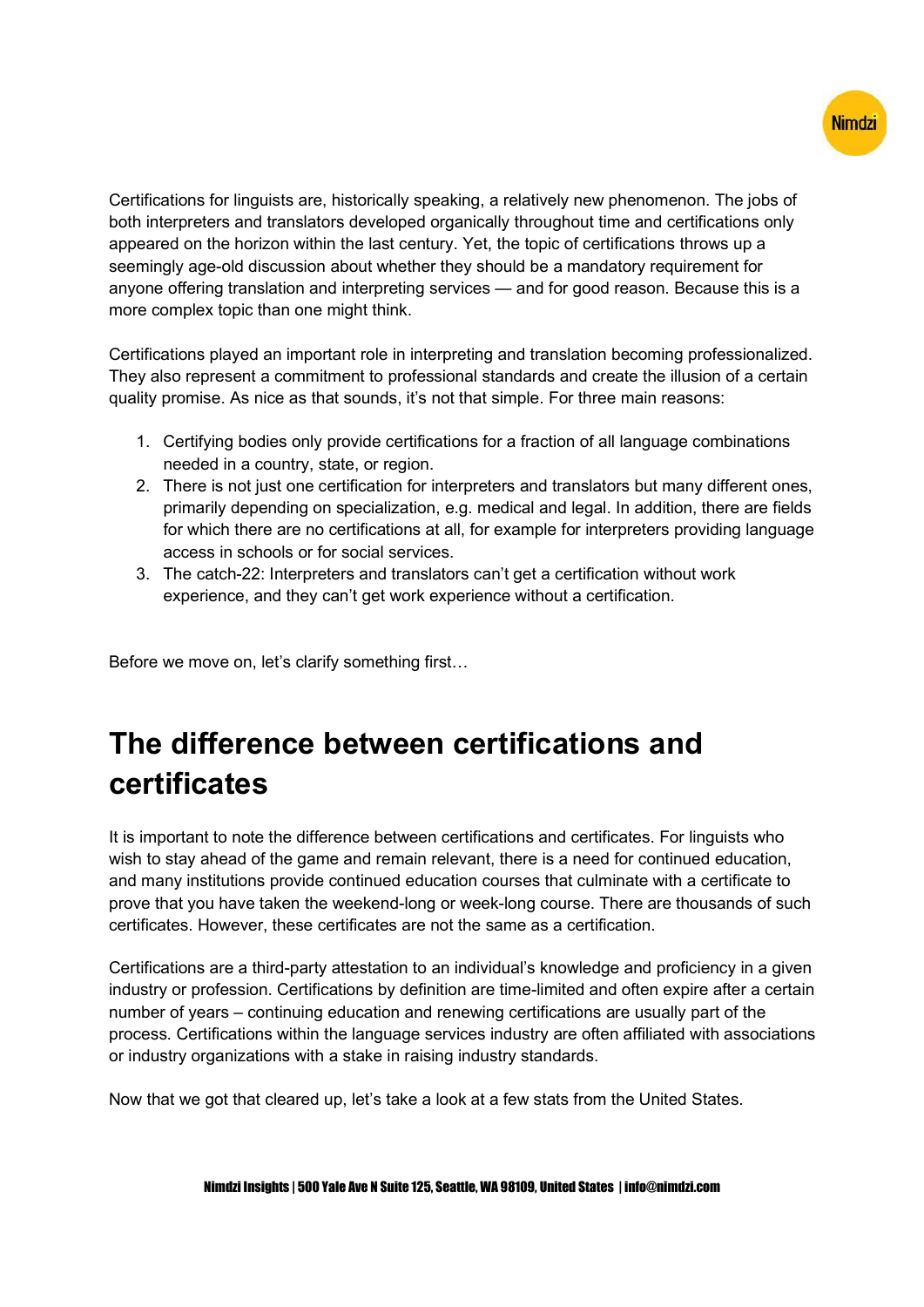

# A few facts and figures

- According to the US Census Bureau:
	- 21.5 percent of the population older than five speak a language other than English at home, or more than 70.3 million people in the US, in total figures.
	- Across the US 8.3 percent speak English less than very well.
	- There are at least 350 languages other than English (LOTE) spoken in the US.
- In addition, close to one million people in the US are functionally deaf and around 10 million classify as hard of hearing.
- The maximum number of languages provided by any certifying body for interpreters is 22. For translators, the maximum is 31.

Looking at these figures, it is clear that the math does not add up. The existing certifications do not even come close to covering all language access needs in the US.

The next two graphs illustrate this further. The first graph compares the languages other than English (LOTE) spoken in homes in the United States vs. the number of languages available for interpreter certification, per certifying body. The second graph shows the number of languages lacking interpreter certification, per certifying body.

For both graphs, we assessed data from the main certifying bodies for interpreters in the United States. There are two national bodies for medical interpreters, the National Board of Certification for Medical Interpreters (NBCMI) and the Certification Commission for Healthcare Interpreters (CCHI). The National Center for State Courts (NCSC) created a test that all member states can use to certify court interpreters, but California and Texas use their own certification tests: the California judicial certification (CIP) and the Texas Licensed Court Interpreters Program (TX license).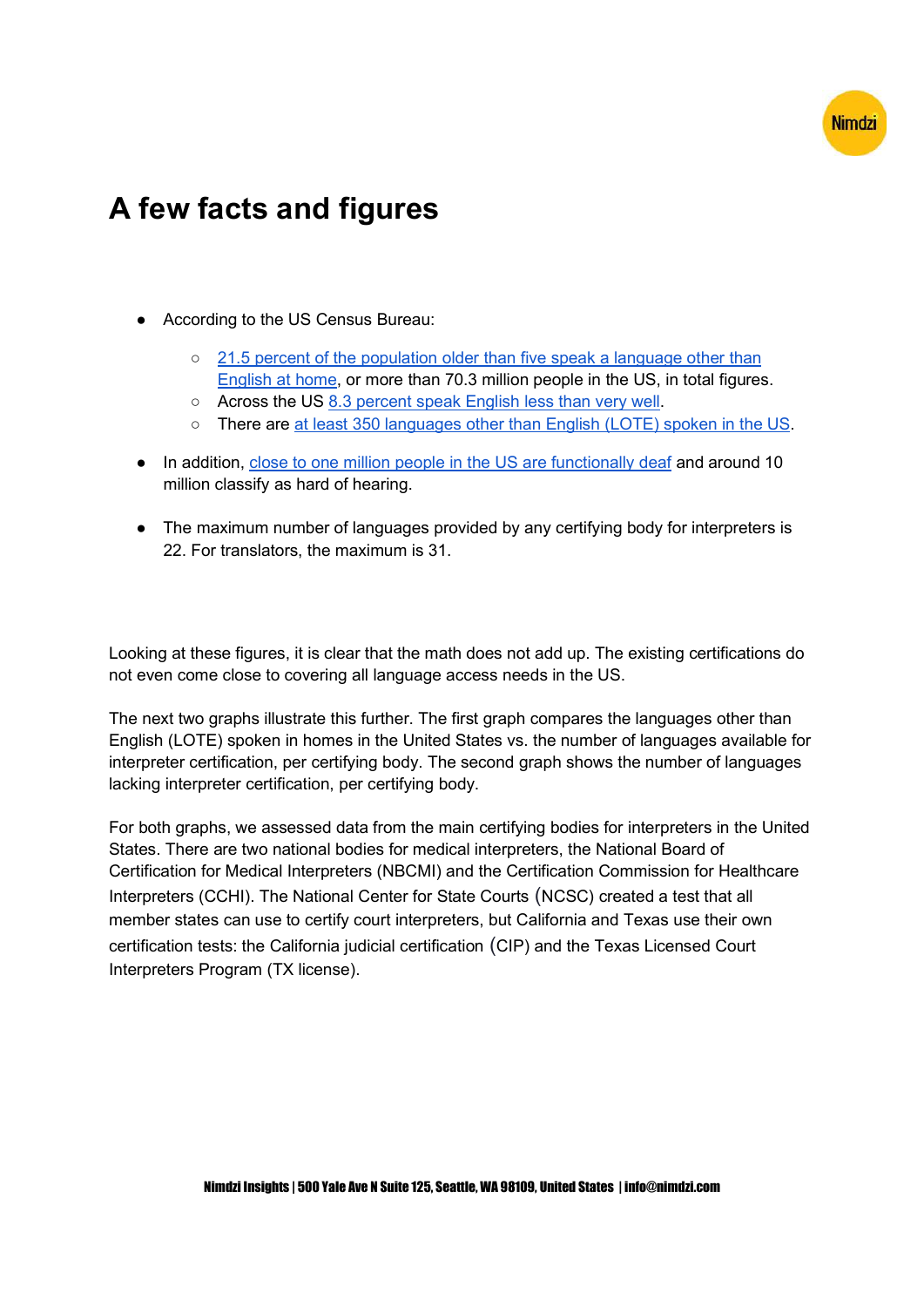

#### Languages spoken in homes in the United States vs. the number of languages available for interpreter certification

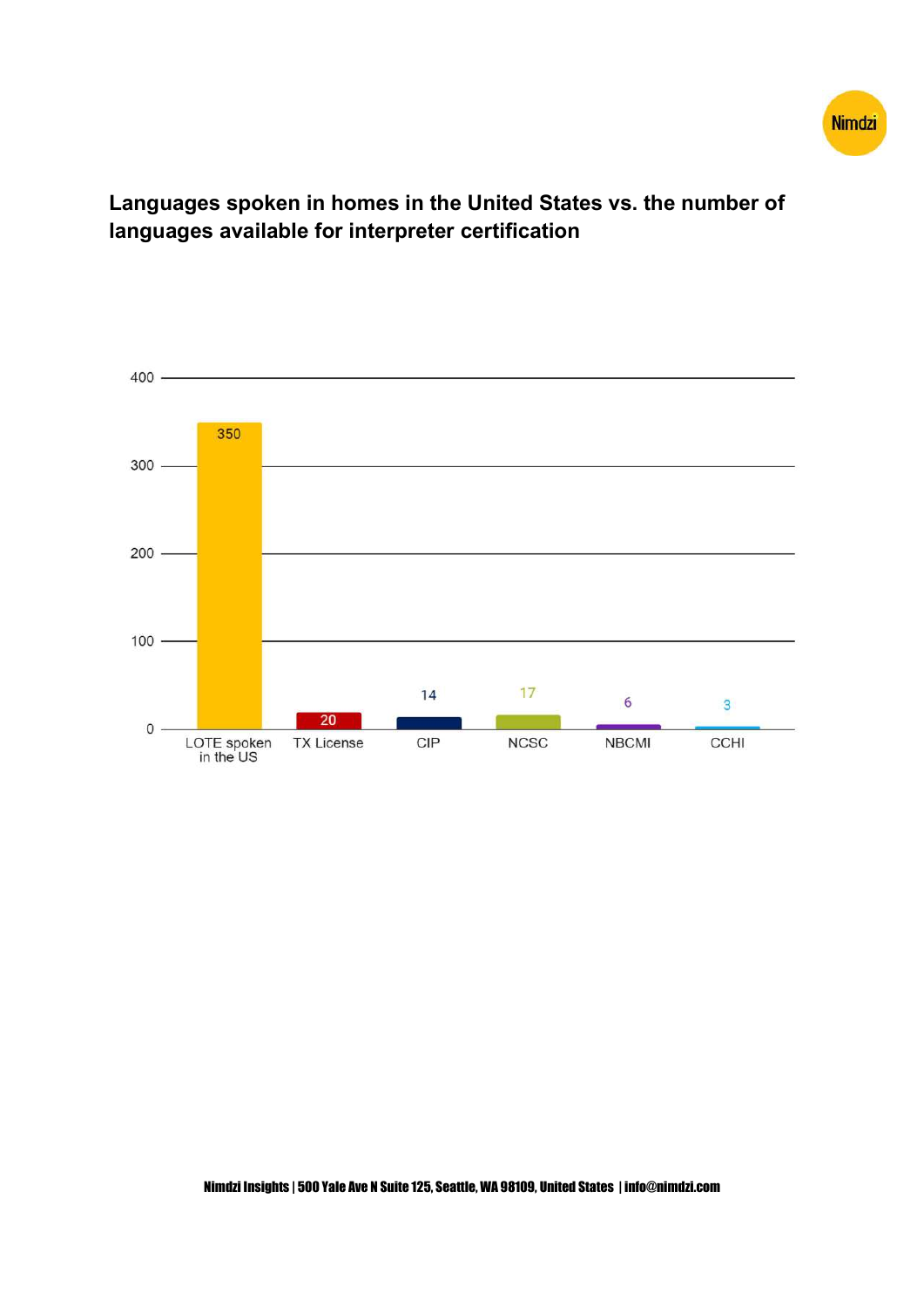

#### Number of languages lacking interpreter certification, per certifying body

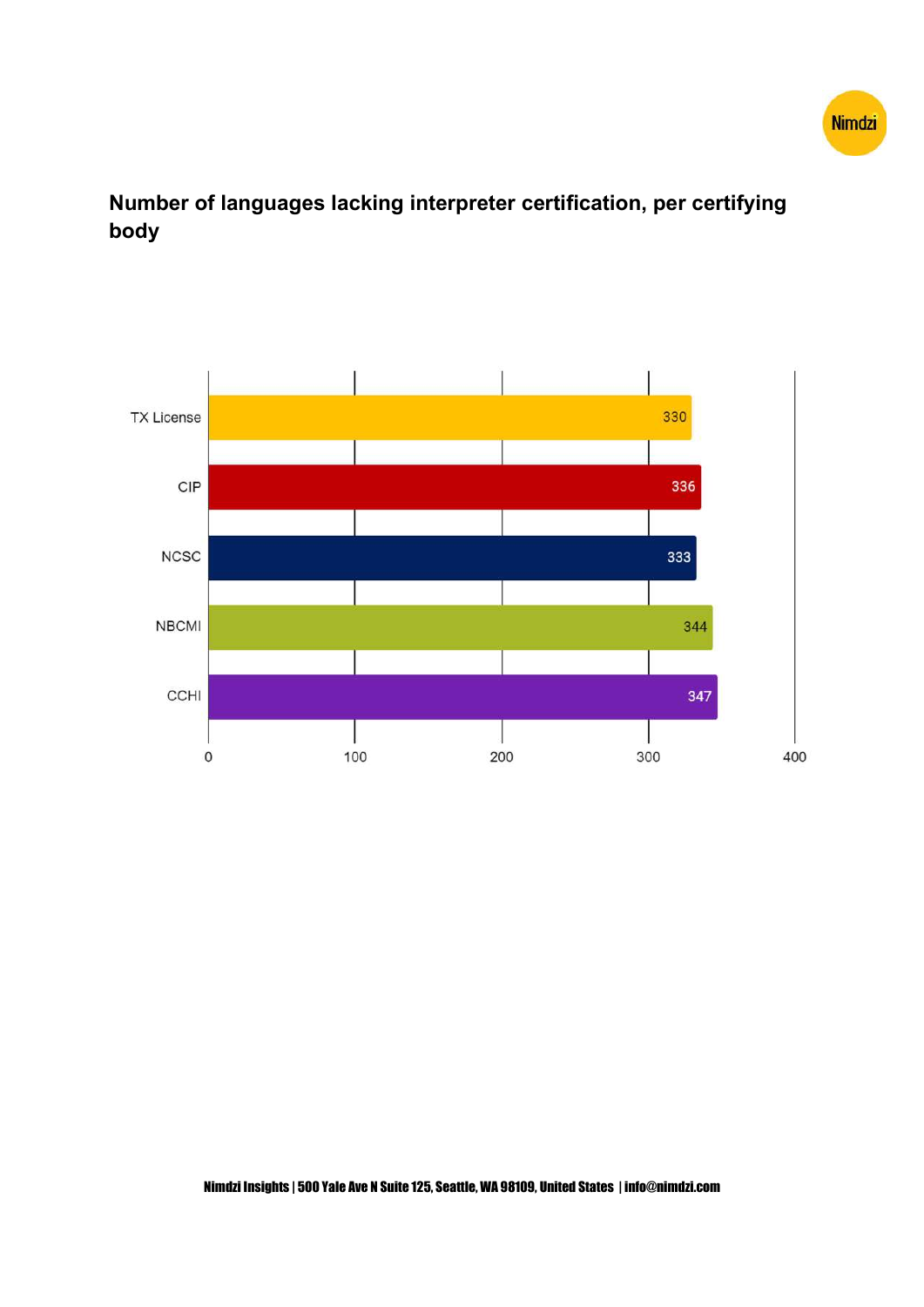

### California: the prime example

According to the US Census Bureau, 44.6 percent of California residents speak a language other than English at home. With 18.6 percent, California is also the state with the largest population of residents who are limited English proficient (LEP) — 10 percent more than the national average.

In addition, the California Department of Mental Health (DMH) reports that forty-nine of fiftyeight California counties meet the minimum requirement for the threshold language definition. A threshold language is defined as being spoken by at least 3,000 beneficiaries of the Medi-Cal Eligibility Data System (MEDS), or five percent of the population in a certain geographical area, whichever is lower. Thirteen distinct languages qualified as threshold languages in California.

In other words, there is a significant demand for translation and interpreting services in California, which are required in order to comply with language access regulations. Yet, the number of certified interpreters and translators is extremely low.

Using data from the US Census Bureau, and registries from associations and professional organizations, we estimate that there are around 38,600 qualified (not certified) translators and interpreters in California. We are using one estimated figure for both professions, as there can be a significant overlap between the two. This is because while someone might predominantly work as an interpreter, they also have the ability to work as a translator and vice versa.

Throughout all of California, only about 12.6 percent of these 38,600 interpreters and translators hold a certification. This is not for lack of skill and professionalism but due to a lack of certifications for language combinations and specializations and the catch-22 of work experience and certification requirements mentioned above. The two graphs below show the number of certified interpreters and translators in California by certifying body in total figures. The certifying bodies represented in the graphs are:

- California State Court
- Certification Commission for Healthcare Interpreters (CCHI)
- National Board of Certification for Medical Interpreters (NBCMI)
- International Association of Conference Interpreters (AIIC)
- California Department of Human Resources
- Registry of Interpreters for the Deaf (RID)
- American Translators Association (ATA)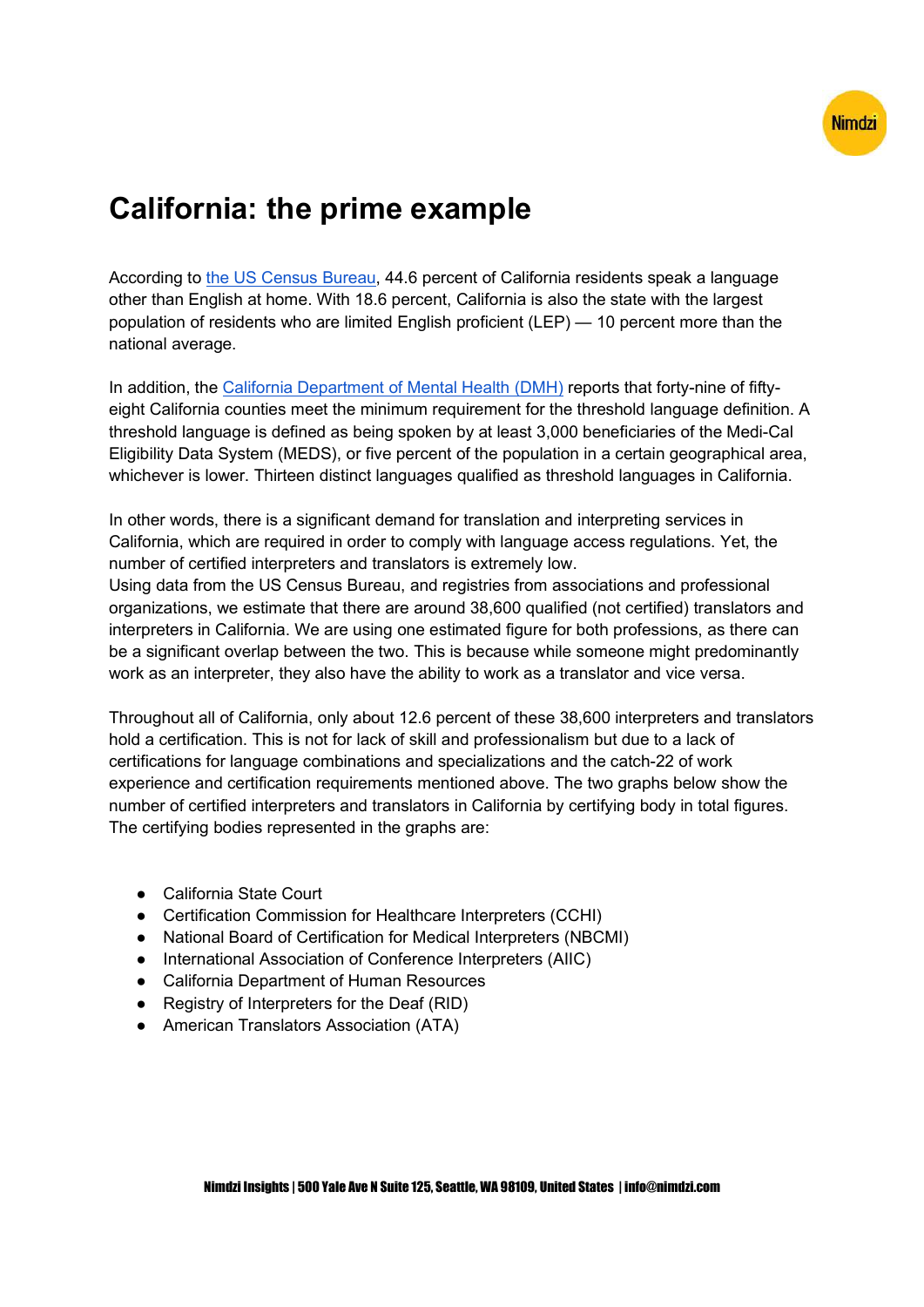

#### State Court 1620 CCHI 1075 **NBCMI** 181 **AIIC**  $27$ CA Department of<br>Human Resources 513 **RID** 1156 42 ATA 500 1000 1500 2000  $\mathbf 0$

#### Number of certified interpreters in California, by certifying body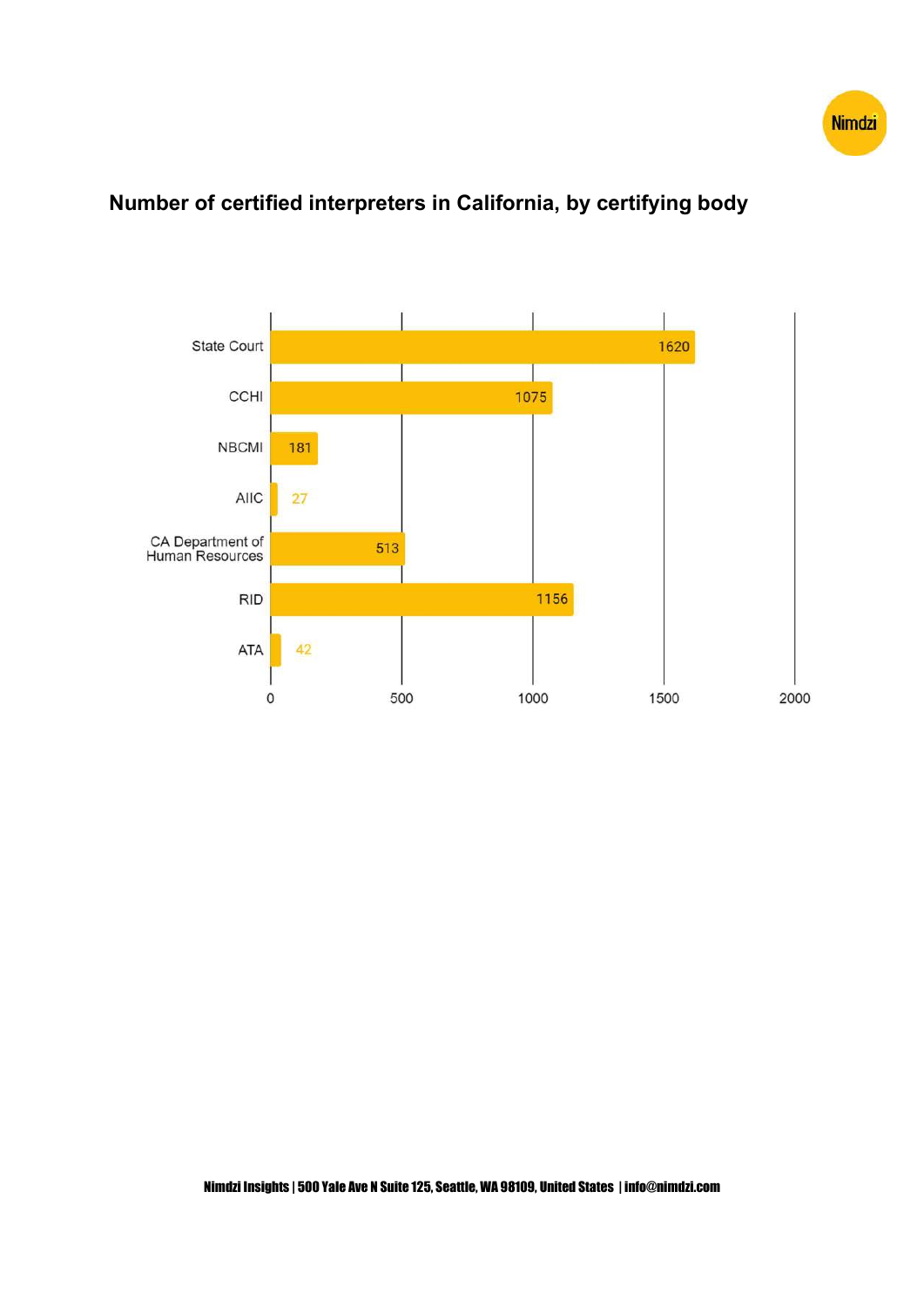

#### Number of certified translators in California